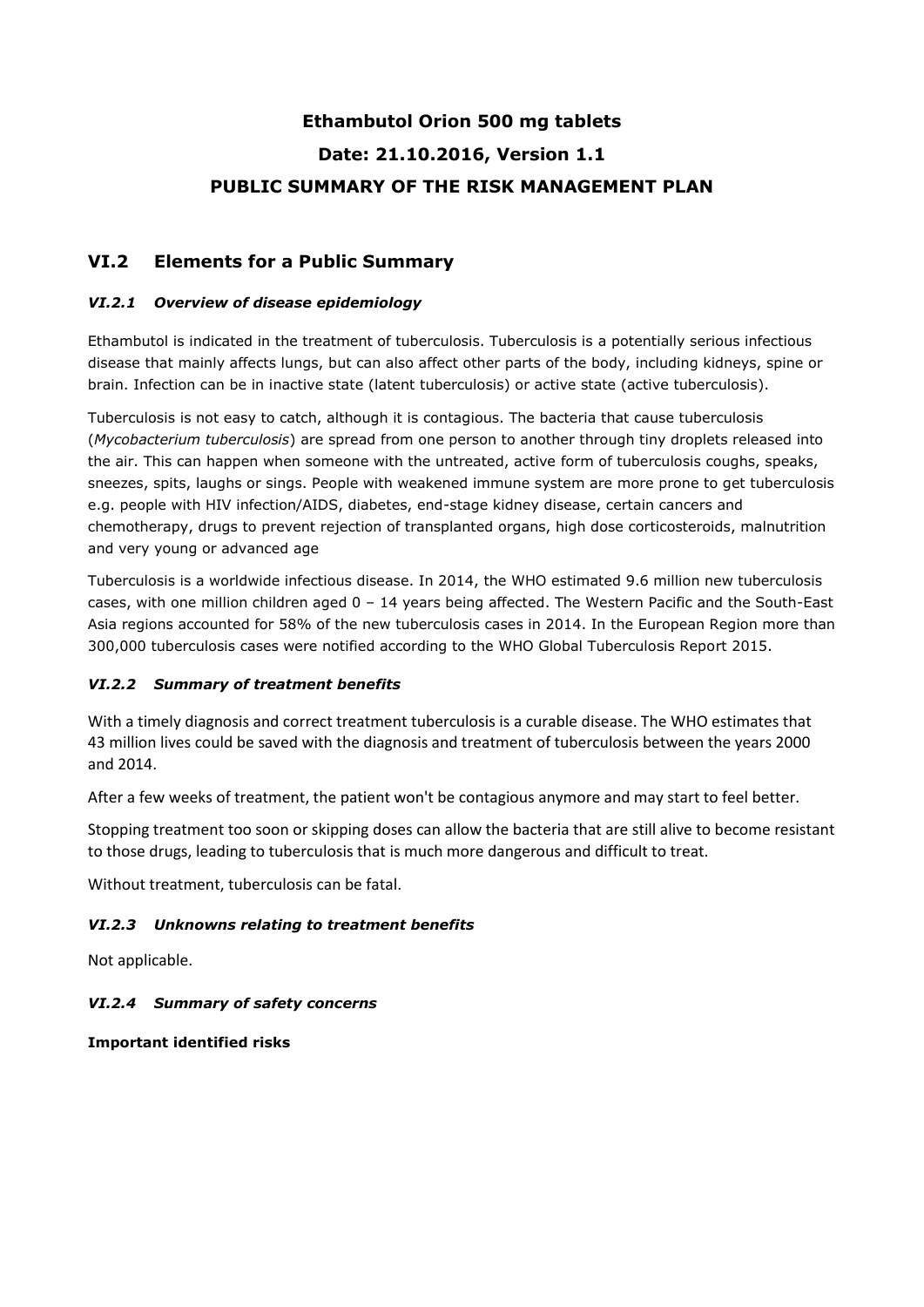| <b>Risk</b>                                                                                        | What is known                                                                                                                                                                                         | Preventability                                                                                                                                                                                                                                                                                                                                 |
|----------------------------------------------------------------------------------------------------|-------------------------------------------------------------------------------------------------------------------------------------------------------------------------------------------------------|------------------------------------------------------------------------------------------------------------------------------------------------------------------------------------------------------------------------------------------------------------------------------------------------------------------------------------------------|
| Allergic/hypersensitive reactions<br>including severe reactions<br>(Hypersensitivity, anaphylaxis) | Allergic reactions including<br>severe hypersensitivity reactions<br>(anaphylactic shock) may occur.<br>Allergic skin reactions (redness<br>of the skin, skin rash, itching)<br>are also possible.    | Patients sensitive to ethambutol<br>or any other ingredients of the<br>product must not use this<br>medicine.                                                                                                                                                                                                                                  |
|                                                                                                    |                                                                                                                                                                                                       | Doctor should be contacted if<br>any unusual symptoms appear.<br>Severe allergic reactions such as<br>anaphylactic shock require<br>immediate medical care.                                                                                                                                                                                    |
| Visual disturbances                                                                                | Inflammation of the optic nerve<br>may occur during treatment.<br>This can manifest as red-green<br>colour blindness, visual field<br>defects, reduced sharpness of<br>vision or even loss of vision. | Patients with problems with their<br>eyesight (pre-existing damage<br>of the optic nerve, optic nerve<br>inflammation, recurrent eye<br>inflammation, cataracts,<br>shrinkage of optic nerve tissue,<br>retina disease caused by<br>diabetes) must not use this<br>medicine, if ophthalmological<br>check-ups cannot be reliably<br>performed. |
|                                                                                                    |                                                                                                                                                                                                       | Patients are advised to seek<br>medical assistance and<br>immediately report problems<br>with their eye sight to their<br>doctor.                                                                                                                                                                                                              |
| Increased level of uric acid in<br>the blood (Hyperuricemia)                                       | Ethambutol decreases the<br>secretion of uric acid. Treatment<br>with ethambutol might therefore<br>cause joint pain or gout attacks<br>for some of the patients.                                     | Ethambutol may be used only<br>after careful consideration of the<br>benefits and risks in patients<br>with pre-existing gout or/and<br>high uric acid levels.                                                                                                                                                                                 |
|                                                                                                    |                                                                                                                                                                                                       | Doctor should be contacted if<br>any unusual symptoms appear.                                                                                                                                                                                                                                                                                  |
| Inflammatory changes in the<br>lungs (Pneumonitis)                                                 | Isolated cases of allergy-induced<br>inflammatory changes in the<br>lungs (allergic pneumonitis)<br>have been reported.                                                                               | Patients are advised to talk to<br>their doctor or pharmacist if<br>they experience any side effects.                                                                                                                                                                                                                                          |
| Severe hepatic reactions                                                                           | Liver damage, yellow skin/eye<br>whites (jaundice) and abnormal<br>liver function tests may occur.                                                                                                    | Liver function can be monitored<br>with laboratory test in order to<br>detect adverse effects early.<br>Doctor should be contacted if<br>any unusual symptoms appear.                                                                                                                                                                          |
|                                                                                                    |                                                                                                                                                                                                       |                                                                                                                                                                                                                                                                                                                                                |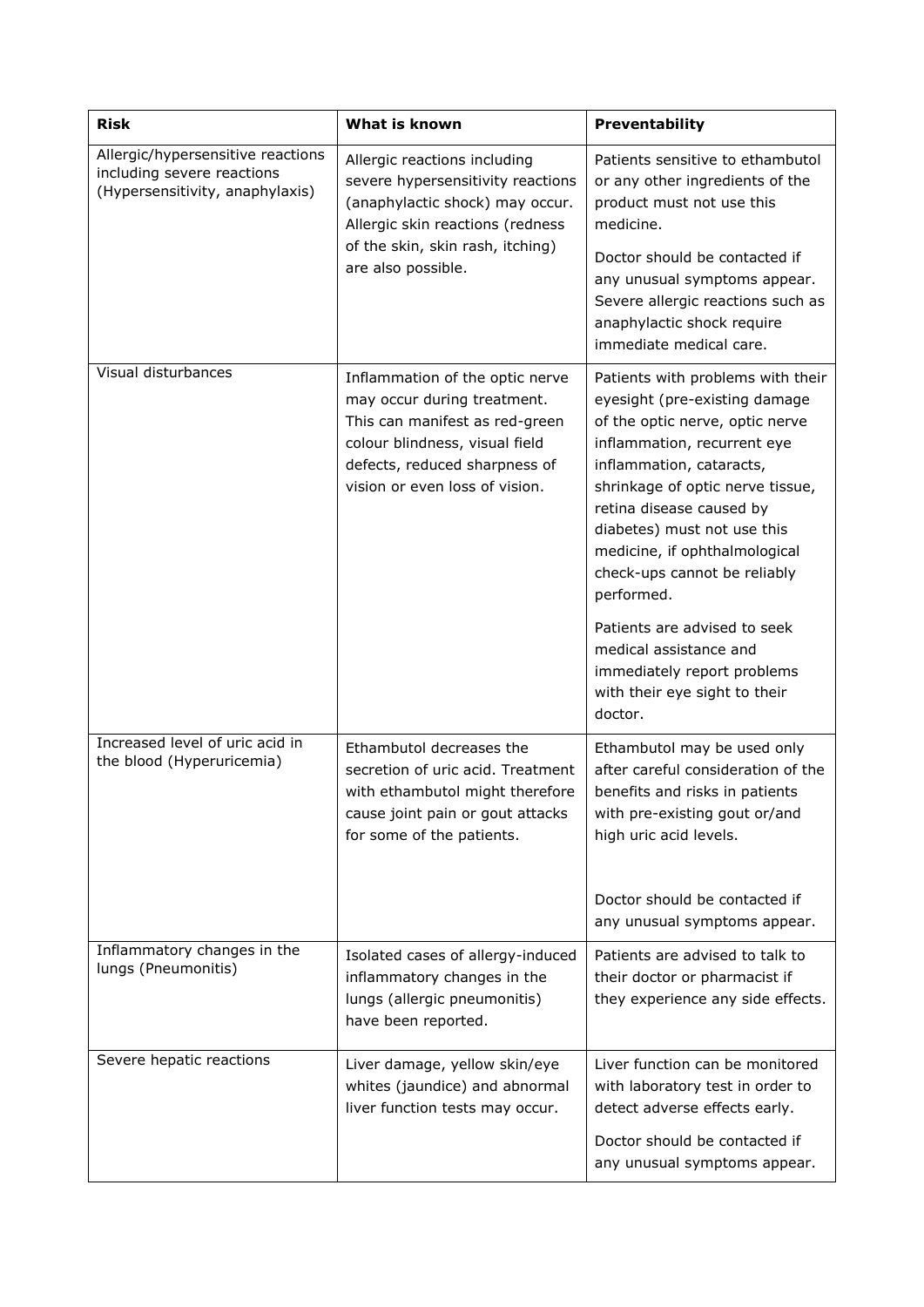| Severe skin reactions                                                          | Isolated cases of severe skin<br>reactions have been reported,<br>such as Stevens-Johnson<br>syndrome (skin redness, blisters<br>in mouth, throat and genital<br>area), toxic epidermal necrolysis<br>(a condition where the top layer<br>of skin dies and becomes<br>detached) and DRESS (also<br>known as drug induced<br>hypersensitivity syndrome with<br>symptoms of fever and rash<br>etc.)    | If symptoms appear patients<br>should seek immediate medical<br>assistance.                                                                                                                                                                                                               |
|--------------------------------------------------------------------------------|------------------------------------------------------------------------------------------------------------------------------------------------------------------------------------------------------------------------------------------------------------------------------------------------------------------------------------------------------------------------------------------------------|-------------------------------------------------------------------------------------------------------------------------------------------------------------------------------------------------------------------------------------------------------------------------------------------|
| Drug interaction with aluminium<br>hydroxide                                   | Taking Ethambutol<br>hydrochloride together with<br>aluminium-containing antacids<br>(medicines used to treat excess<br>acid levels in the stomach) can<br>result in reduced absorption<br>(uptake) of ethambutol into the<br>body.                                                                                                                                                                  | Patients are advised to tell their<br>doctor or pharmacist if they are<br>taking, might take or have taken<br>other medicines.<br>Patients are advised to keep an<br>interval of at least four hours<br>between taking Ethambutol<br>hydrochloride and aluminium-<br>containing antacids. |
| Severe blood related adverse<br>reactions (Severe<br>haematological reactions) | Leukopenia (a decrease in white<br>blood cells), thrombocytopenia<br>(a decrease in blood platelets),<br>neutropenia (a decrease in<br>certain white blood cells) and<br>eosinophilia (an increase in<br>certain white blood cells) have<br>been reported in association<br>with ethambutol therapy.<br>Symptoms can be e.g. easy<br>bruising or bleeding, increased<br>susceptibility to infection. | Blood values can be monitored<br>with laboratory tests to detect<br>problems in an early phase.<br>Doctor should be contacted if<br>any unusual symptoms appear.                                                                                                                          |
| Adverse effects on kidneys<br>(Nephrotoxicity, interstitial<br>nephritis)      | Kidney damage and interstitial<br>nephritis (a specific type of<br>kidney inflammation) may<br>occur.                                                                                                                                                                                                                                                                                                | Kidney function can be<br>monitored with laboratory tests<br>to detect problems early. Doctor<br>should be contacted if any<br>unusual symptoms appear.                                                                                                                                   |